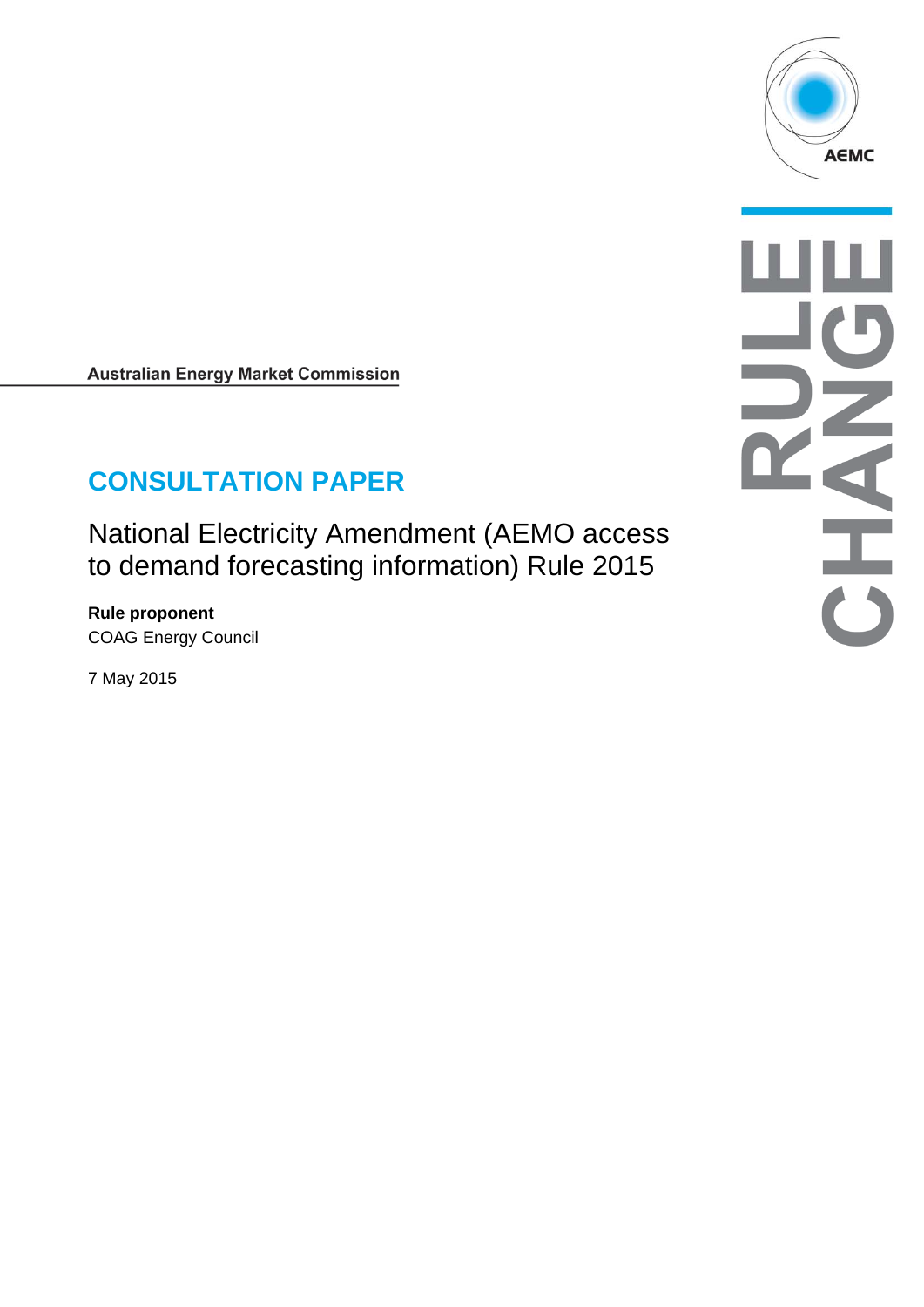#### **Inquiries**

Australian Energy Market Commission PO Box A2449 Sydney South NSW 1235

**E**: aemc@aemc.gov.au **T**: (02) 8296 7800 **F**: (02) 8296 7899

Reference: ERC0184

#### **Citation**

AEMC 2015, AEMO access to demand forecasting information, Consultation paper, 7 May 2015, Sydney

#### **About the AEMC**

The AEMC reports to the Council of Australian Governments (COAG) through the COAG Energy Council. We have two functions. We make and amend the national electricity, gas and energy retail rules and conduct independent reviews for the COAG Energy Council.

This work is copyright. The Copyright Act 1968 permits fair dealing for study, research, news reporting, criticism and review. Selected passages, tables or diagrams may be reproduced for such purposes provided acknowledgement of the source is included.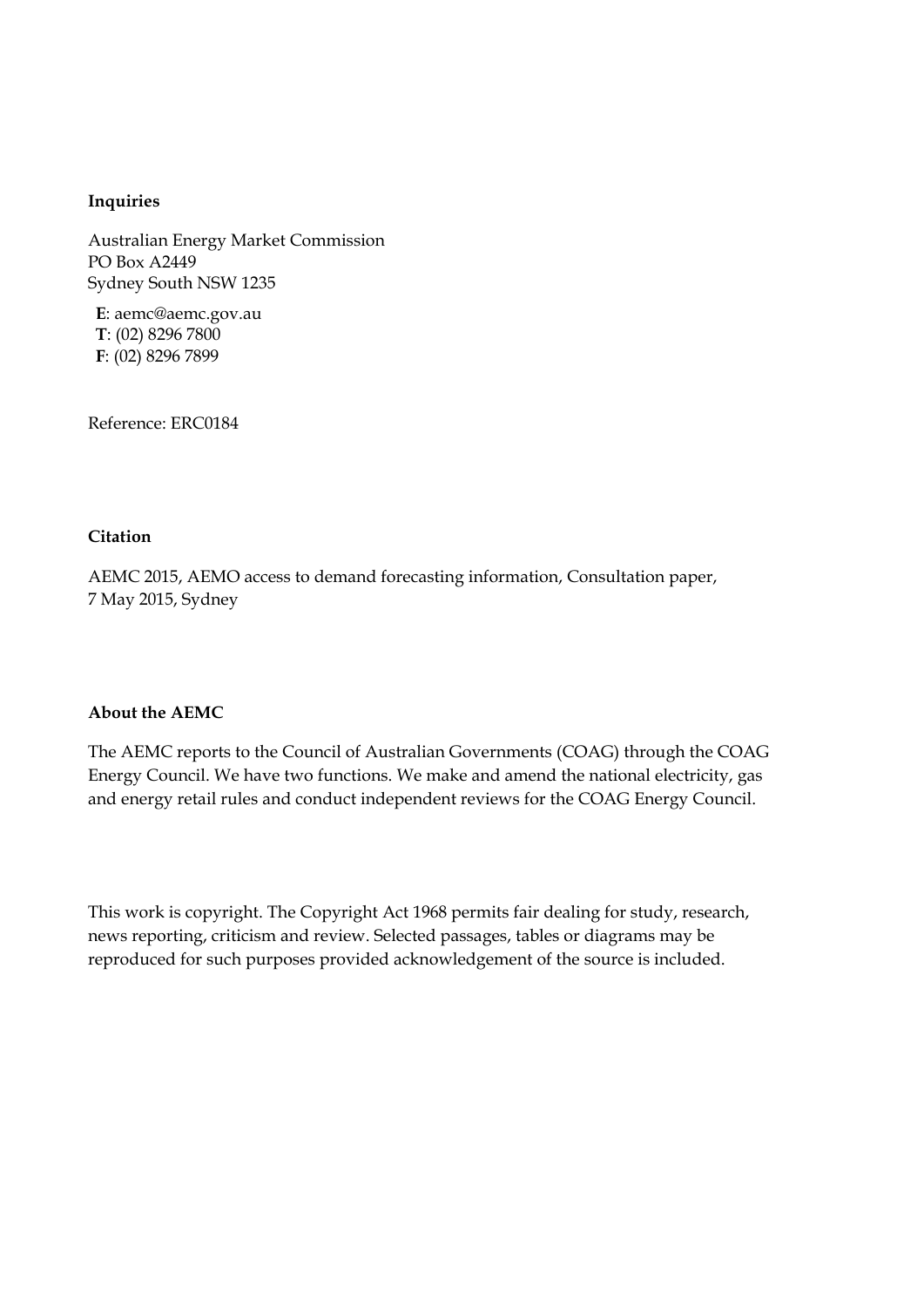# **Contents**

| $\mathbf{1}$   |     |                                                                 |  |  |
|----------------|-----|-----------------------------------------------------------------|--|--|
| $\overline{2}$ |     |                                                                 |  |  |
| 3              |     |                                                                 |  |  |
|                | 3.1 |                                                                 |  |  |
|                | 3.2 |                                                                 |  |  |
| 4              |     |                                                                 |  |  |
| 5              |     |                                                                 |  |  |
|                | 5.1 |                                                                 |  |  |
|                | 5.3 | Development and provision of the demand forecasts to the AER 10 |  |  |
|                | 5.4 |                                                                 |  |  |
| 6              |     |                                                                 |  |  |
|                |     |                                                                 |  |  |
| $\mathbf{A}$   |     |                                                                 |  |  |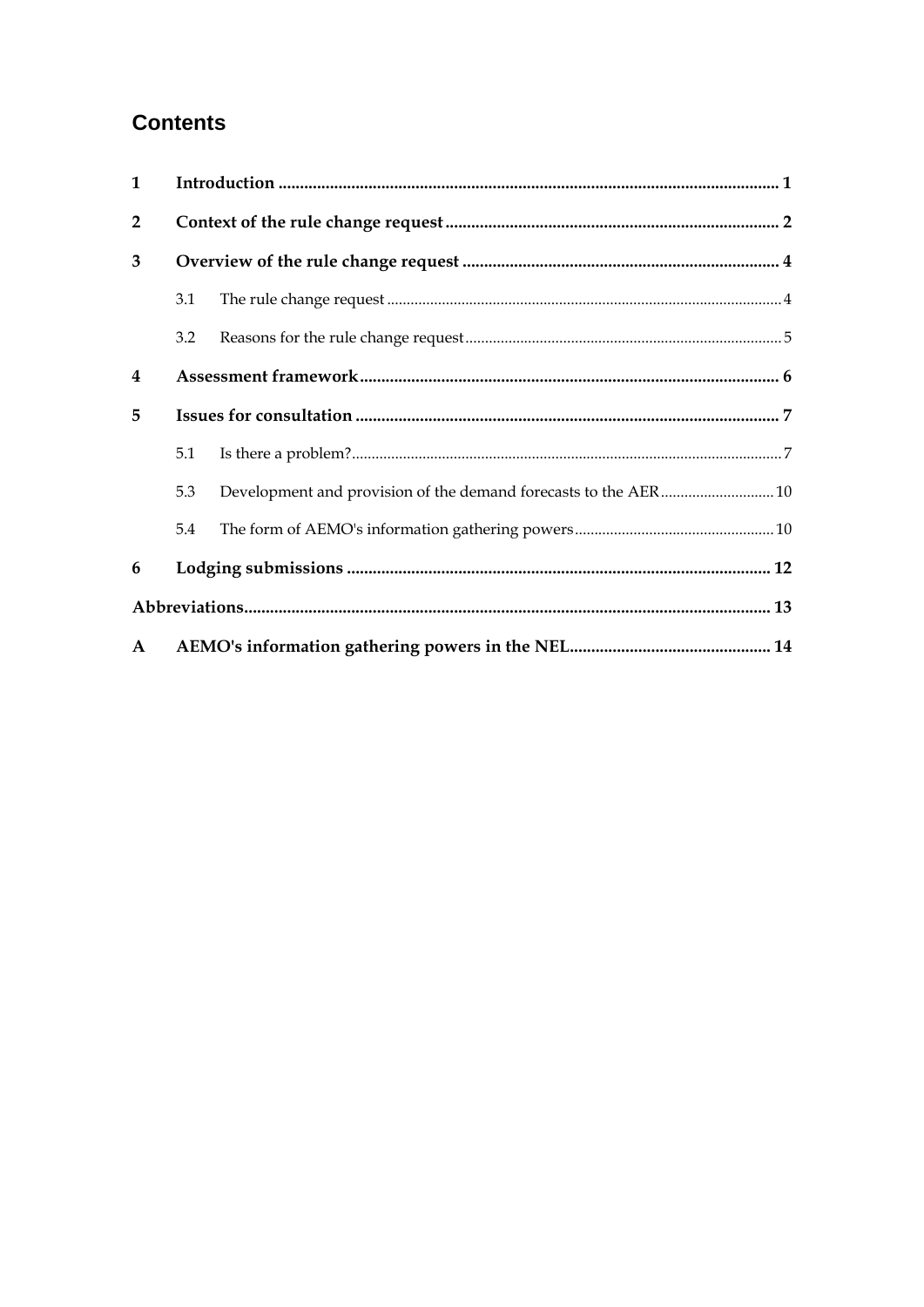### **1 Introduction**

On 2 February 2015, the COAG Energy Council submitted a rule change request to the Australian Energy Market Commission (AEMC or Commission) in relation to giving the Australian Energy Market Operator (AEMO) access to information to develop demand forecasts for each region of the National Electricity Market (NEM) at the transmission connection point level.1

The transmission connection point demand forecasts may be used by AEMO in the development of its National Transmission Network Development Plan (NTNDP). The forecasts may also be used by Transmission Network Service Providers (TNSPs) to inform their investment decisions and by the AER to assess TNSPs' regulatory proposals as part of revenue determination processes.

This consultation paper has been prepared to facilitate public consultation on the rule change proposal, and to seek stakeholder submissions on the rule change request.

This paper:

- provides some context to, and sets out a summary of, the rule change request;
- identifies a number of questions and issues to facilitate consultation on the rule change request; and
- outlines the process for making submissions.

<sup>1</sup> For the purpose of this consultation paper, the transmission connection point is the where the distribution network meets the transmission network.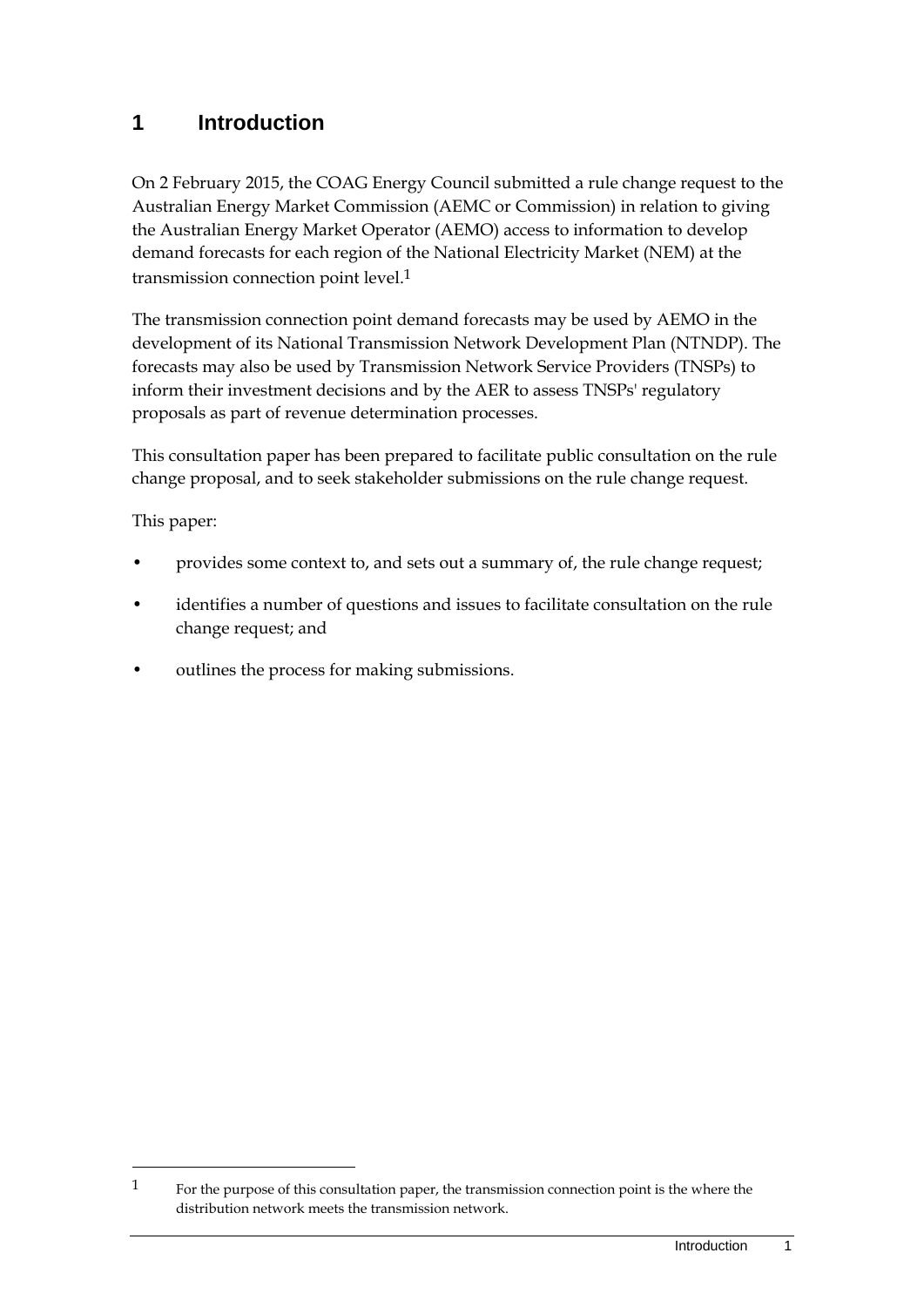# **2 Context of the rule change request**

Currently, AEMO produces a number of annual publications to facilitate efficient transmission network investment in the NEM. These include:

- the NTNDP which provides AEMO's view of the efficient development of the transmission network in the NEM for the next 20 years;
- the National Electricity Forecasting Report which provides electricity consumption forecasts for each NEM region for the next ten years; and
- the Electricity Statement of Opportunities which provides AEMO's assessment of supply adequacy in the NEM for the next 10 years.

In addition, AEMO has recently begun to publish transmission connection point demand forecasts for each region in the NEM. To date, it has published transmission connection point forecasts for all NEM regions except Queensland. AEMO expects to publish updated transmission connection point demand forecasts for each region of the NEM annually.2

The transmission connection point forecasts have been prepared by AEMO as a result of the 2012 COAG endorsed energy reform package. As part of this package, the then Standing Council on Energy and Resources (SCER) requested AEMO to provide demand forecasts to the Australian Energy Regulator (AER) to enhance the AER's ability to assess demand forecasts submitted by network service providers as part of their regulatory proposals.3 For similar reasons, the AEMC also recommended that AEMO produce transmission connection point demand forecasts for each region in the NEM in its transmission frameworks review final report in April 2013.4

As part of the 2012 reform package, the then SCER was also tasked with preparing a rule change request should AEMO not have access to the information required to prepare the connection point forecasts.<sup>5</sup> The result of this work is the current rule change request.

Related to this rule change request, the AEMC has recently completed an assessment of a rule change request aimed at improving demand side participation information provided to AEMO by registered participants.<sup>6</sup> The resulting final rule provides a process by which AEMO may obtain information on demand side participation from registered participants in the NEM.7

<sup>2</sup> AEMO website, www.aemo.com.au, viewed 17 April 2015.

<sup>3</sup> SCER, *COAG Energy Market Reform - Implementation Plan*, 7 December 2012, pp10-11.

<sup>4</sup> AEMC, Transmission Frameworks Review Final Report, 11 April 2013, pp145-146.

<sup>5</sup> SCER, *COAG Energy Market Reform - Implementation Plan*, 7 December 2012, pp10-11.

<sup>6</sup> AEMC, *Improving demand side participation information provided to AEMO by registered participants*, Final rule determination, 26 March 2015.

<sup>7</sup> ibid. pi.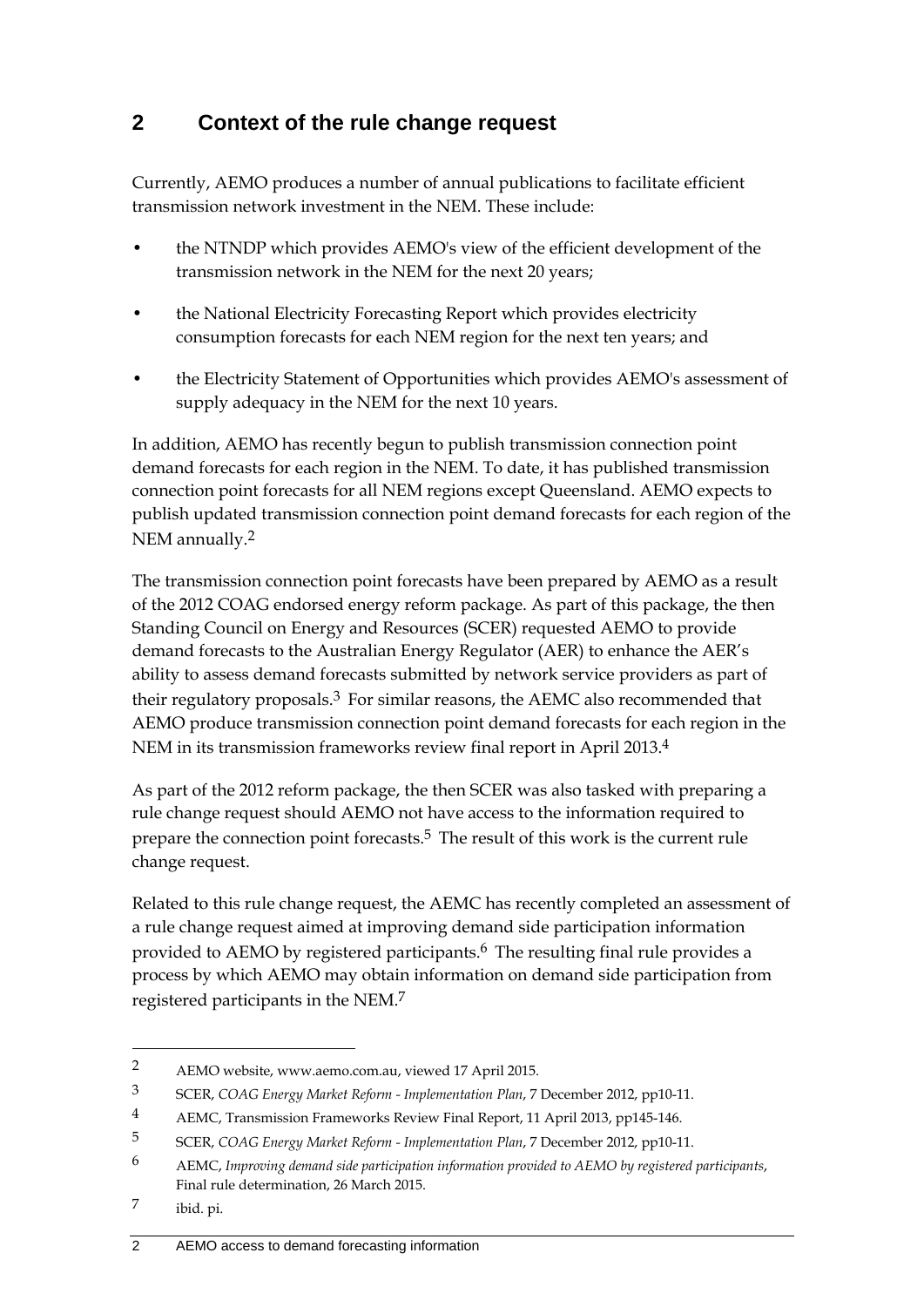In particular, it requires:

- registered participants to provide to AEMO information on demand side participation, in accordance with new guidelines;
- AEMO to develop these guidelines in consultation with registered participants and other interested stakeholders, providing these parties with an opportunity to engage with AEMO on the appropriate specification of the guidelines;
- AEMO to have regard to registered participants' costs of compliance with the guidelines compared to the likely benefits of the use of that information by AEMO for the purpose of its load forecasts under the National Electricity Rules (NER); and
- AEMO to publish details, no less than annually, on the extent to which demand side participation information has informed the development or use of its load forecasts 8

The rule also articulates the scope of required information that AEMO may specify in the guidelines.<sup>9</sup>

The rule commenced on 26 March 2015. AEMO must develop and publish the guidelines by no later than 26 September 2016.10

<u>.</u>

<sup>8</sup> ibid. pp1-2.

<sup>9</sup> ibid. p2.

<sup>10</sup> ibid.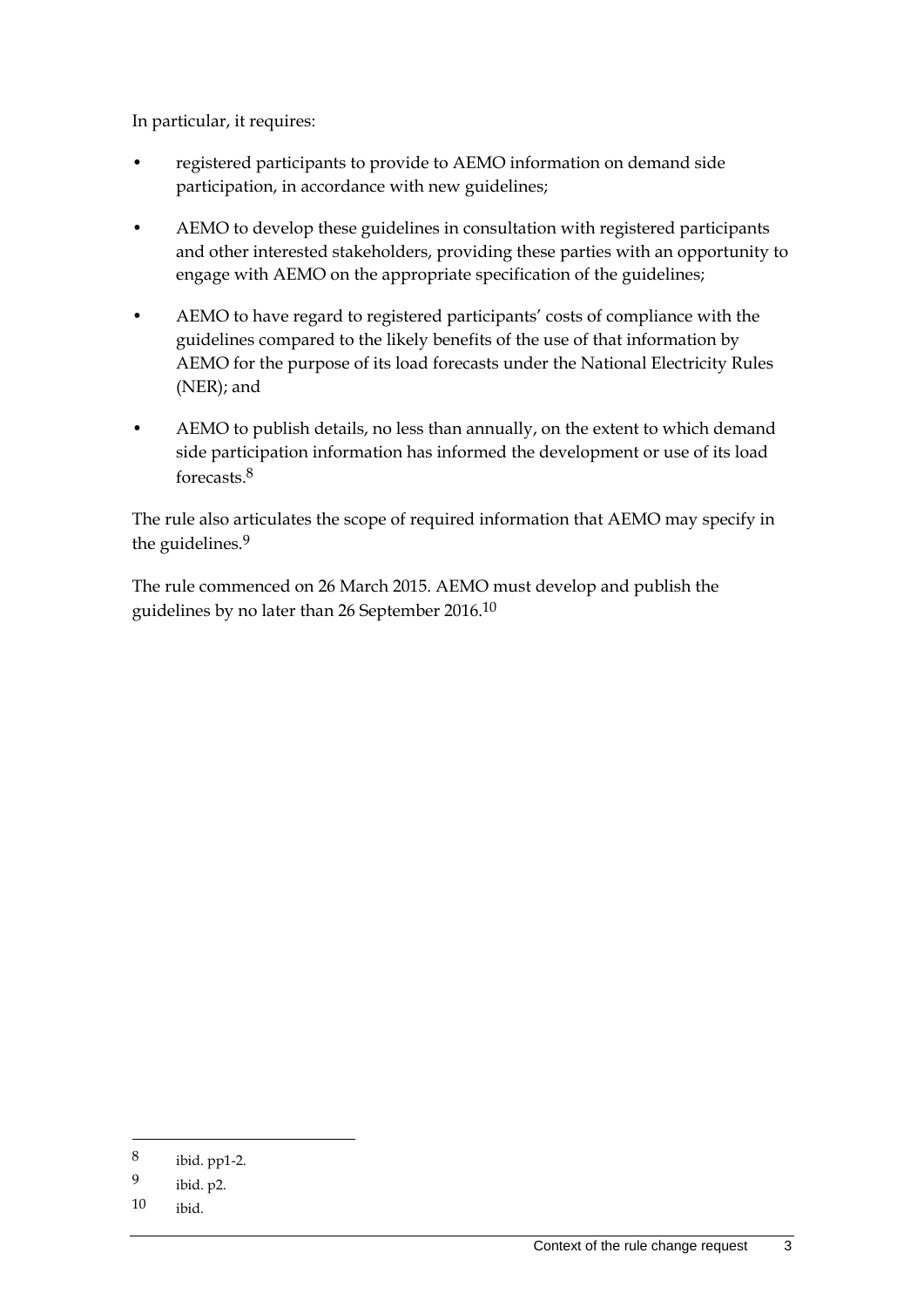## **3 Overview of the rule change request**

This Chapter sets out an overview of the COAG Energy Council's rule change request. Full details are included in the rule change request published on the AEMC's website.11

### **3.1 The rule change request**

The rule change request seeks to allow AEMO to collect information for the purpose of developing demand forecasts at the transmission connection point level.<sup>12</sup> It seeks to achieve this by expressly recognising connection point forecasting as a National Transmission Planner function (NTP function) for AEMO.13

As a consequence of this proposed change, the COAG Energy Council submits that AEMO would be able to use its existing information gathering powers in the National Electricity Law (NEL) to collect relevant information to develop transmission connection point demand forecasts.14 15 These information gathering powers are in the form of market information orders and market information notices which are similar to regulatory information orders and regulatory information notices that the AER can use to collect information for the purpose of its functions.<sup>16</sup> More information on AEMO's information gathering powers under the NEL is provided in Appendix A.

In addition to allowing AEMO to collect information to develop transmission connection point forecasts, the proposed rule:

- clarifies that AEMO may consult with the AER in developing the forecasts;
- requires the resultant demand forecasts to be included in the NTNDP database; and
- requires AEMO to provide the demand forecasts to the AER upon the AER's request.17

The rule change request also seeks to amend clause 5.20.5 of the NER to require network service providers to provide assistance that AEMO reasonably requests in connection with the performance of its NTP functions.18 Currently this clause only

13 ibid.

- 17 ibid. pp6-8.
- 18 ibid. pp6-7.

<sup>11</sup> www.aemc.gov.au.

<sup>12</sup> COAG Energy Council's rule change request, 30 January 2015, p3.

<sup>14</sup> The NEL provides that AEMO can issue a market information instrument requesting information from a person or a class of persons if it considers it reasonably necessary to do so for the exercise of a relevant function, which includes NTP functions.

<sup>15</sup> COAG Energy Council's rule change request, 30 January 2015, p3.

<sup>16</sup> The AER's general information gathering powers in the NEL are set out in Part 3 Division 3.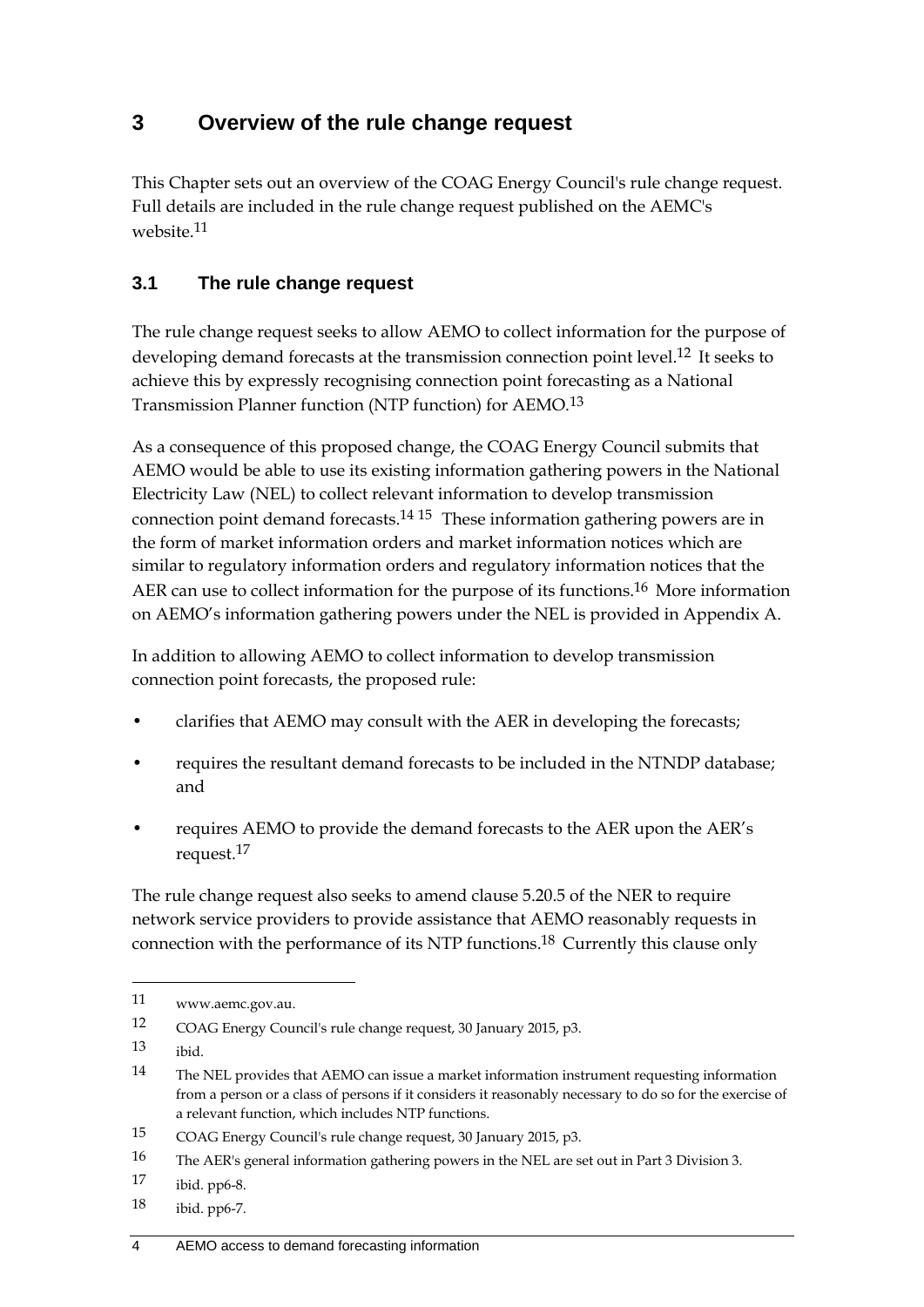places an obligation on jurisdictional planning bodies to provide this assistance to  $AEMO<sup>19</sup>$ 

The COAG Energy Council's rule change request includes a proposed rule.20

### **3.2 Reasons for the rule change request**

The COAG Energy Council states that understanding long term trends in demand is essential for planning and developing electricity networks to ensure consumers do not pay for the building and maintenance of unnecessary assets or assets built to a higher capacity than is required.21 It considers that while AEMO already collects other data and information for network planning and supply capacity forecasts, it also requires detailed connection point data and information from network service providers to improve its forecasts.22

The COAG Energy Council submits that forecasting at the connection point level is a developing function for AEMO and there may currently be a shortfall in the information AEMO can collect to develop these forecasts.23

In addition to AEMO's network planning role, the COAG Energy Council notes that connection point demand forecasts may be used by TNSPs in informing their investment decisions and by the AER in assessing TNSPs' regulatory proposals.24

1

24 ibid. p8.

<sup>19</sup> A jurisdictional planning body is defined in the NEL as "the entity nominated by the relevant *Minister* of a *participating jurisdiction* as having *transmission system* planning responsibility in that participating jurisdiction." According to AEMO's website the jurisdictional planning bodies are the TNSPs in each state except in Victoria where it is AEMO.

<sup>20</sup> COAG Energy Council's rule change request, 30 January 2015, p6.

<sup>21</sup> ibid. p7.

<sup>22</sup> ibid.

<sup>23</sup> ibid. pp7-8.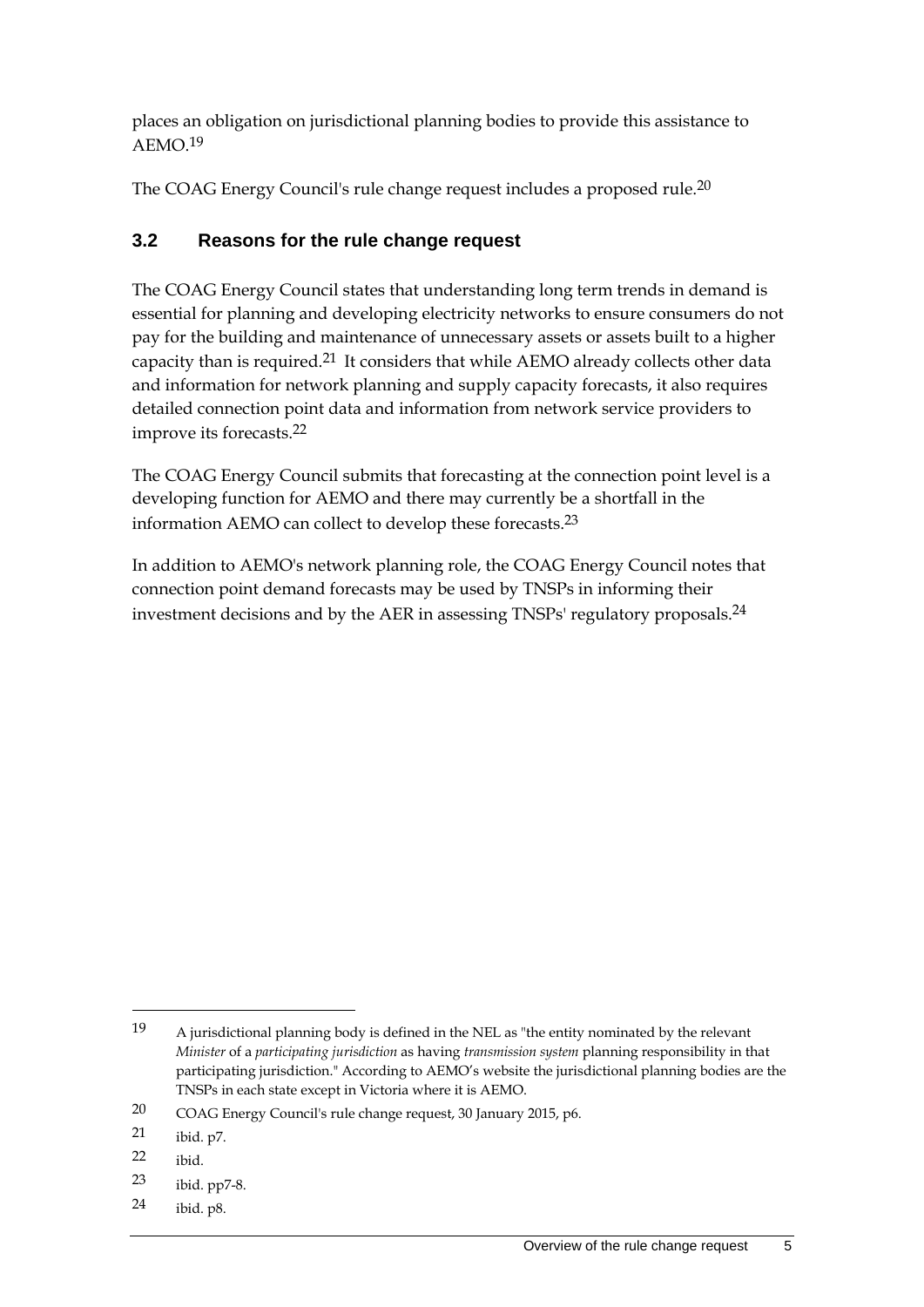### **4 Assessment framework**

The Commission's assessment of this rule change request must consider whether the proposed rule promotes the national electricity objective (NEO) as set out under s. 7 of the NEL. The NEO states:

"The objective of this Law is to promote efficient investment in, and efficient operation and use of, electricity services for the long term interests of consumers of electricity with respect to:

- (a) price, quality, safety, reliability and security of supply of electricity; and
- (b) the reliability, safety and security of the national electricity system."

The most relevant aspect of the NEO for the purpose of this rule change request is the efficient investment in, and operation of, electricity services, in particular the transmission network in the NEM.

To determine whether the proposed rule, if made, is likely to promote the NEO the following principles will be taken into account:

• **Potential for better informed investment and operational decisions.** If the proposed rule is made and has the effect of improving AEMO's demand forecasts then this may lead to improved planning forecasts by AEMO. This, in turn, may lead to more efficient investment and operational decisions by energy market stakeholders.25

The proposed rule would also give the AER access to a set of forecasts of demand at the transmission connection point level that are independent of the TNSPs. The AER could use these forecasts to assess TNSPs' connection point forecasts in their regulatory proposals. This may lead to better revenue determinations by the AER and therefore more efficient investment and operation of the networks by TNSPs.

• **Potential regulatory and administrative burden.** The potential regulatory and/or administrative burden on network service providers and AEMO that may arise if the proposed rule is implemented.

The proposed rule will be assessed against the relevant counterfactual of not making the proposed change to the NER. That is, against the current situation where there is no explicit provision in the NER allowing AEMO to develop forecasts of demand at the transmission connection point level as part of its NTP functions.

<sup>25</sup> In this context, other energy market stakeholders may include market participants, consumers and network service providers.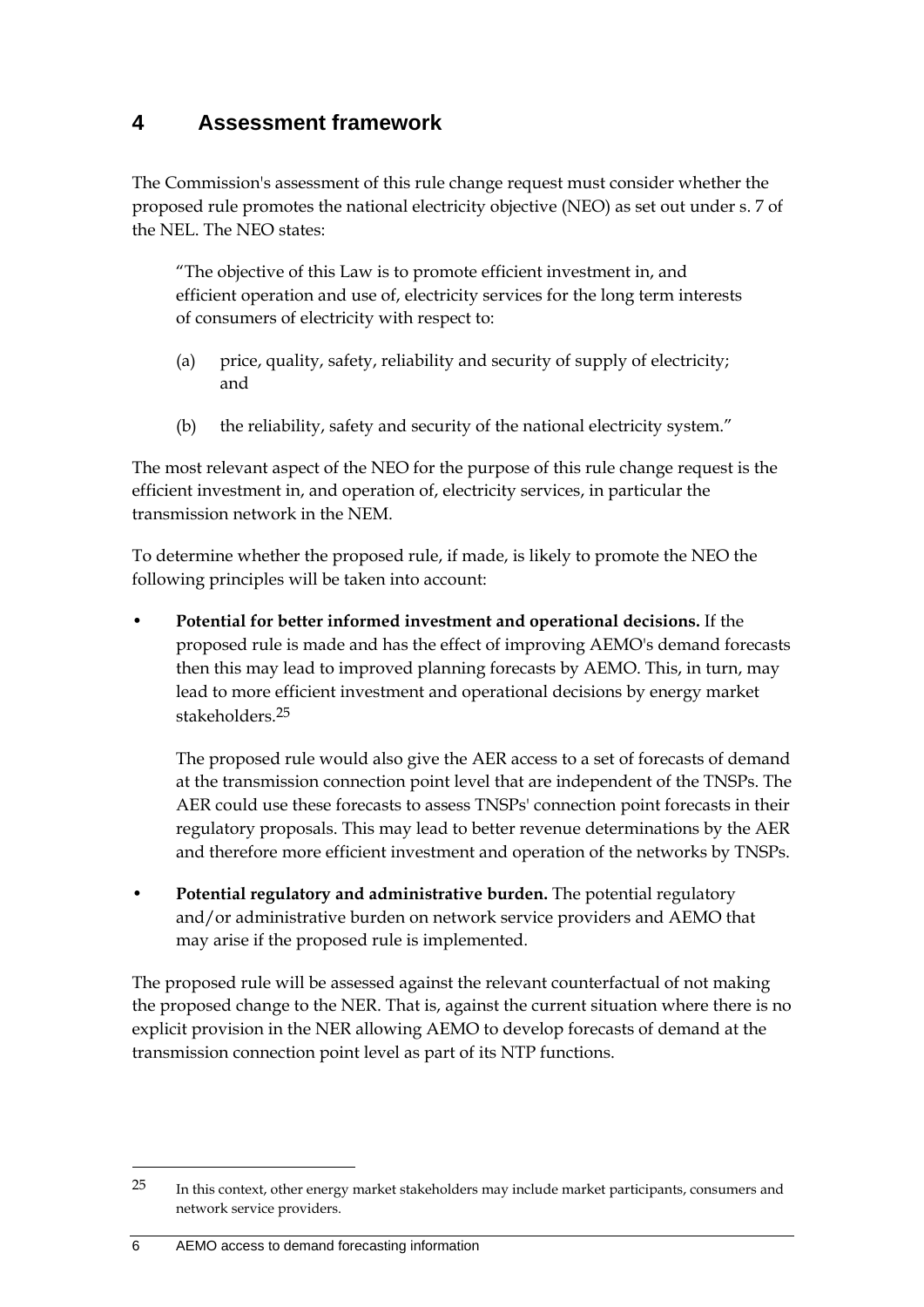### **5 Issues for consultation**

There a number of issues for consultation that are relevant to this rule change request. These issues, outlined below, are provided for guidance. Stakeholders are encouraged to comment on these issues as well as any other aspect of the rule change request or this paper, including the proposed assessment framework.

### **5.1 Is there a problem?**

#### **5.1.1 Usefulness of the information and where the demand forecasting function appropriately sits**

As set out in section 3.1, the rule change request seeks to allow AEMO to develop transmission connection point forecasts for each region of the NEM.26 As a consequence of this proposed change, the COAG Energy Council submits that AEMO would be able to use its existing information gathering powers in the NEL to collect relevant information to develop transmission connection point demand forecasts.27

The proposed rule would also require AEMO to include the forecasts in the NTNDP database.28 In addition it would require AEMO to provide the forecasts to the AER upon the AER's request.29

The COAG Energy Council submits that the improvement in AEMO's access to information and resultant demand forecasts may:

- lead to better planning forecasts by AEMO in its NTNDP;
- result in better informed investment decisions by network service providers, in particular TNSPs; and
- better assist the AER to assess TNSPs' regulatory proposals for revenue determinations.<sup>30</sup>

<sup>26</sup> COAG Energy Council's rule change request, 30 January 2015, p3.

<sup>27</sup> ibid.

<sup>28</sup> ibid. p6.

<sup>29</sup> ibid.

<sup>30</sup> ibid. pp5 and 8.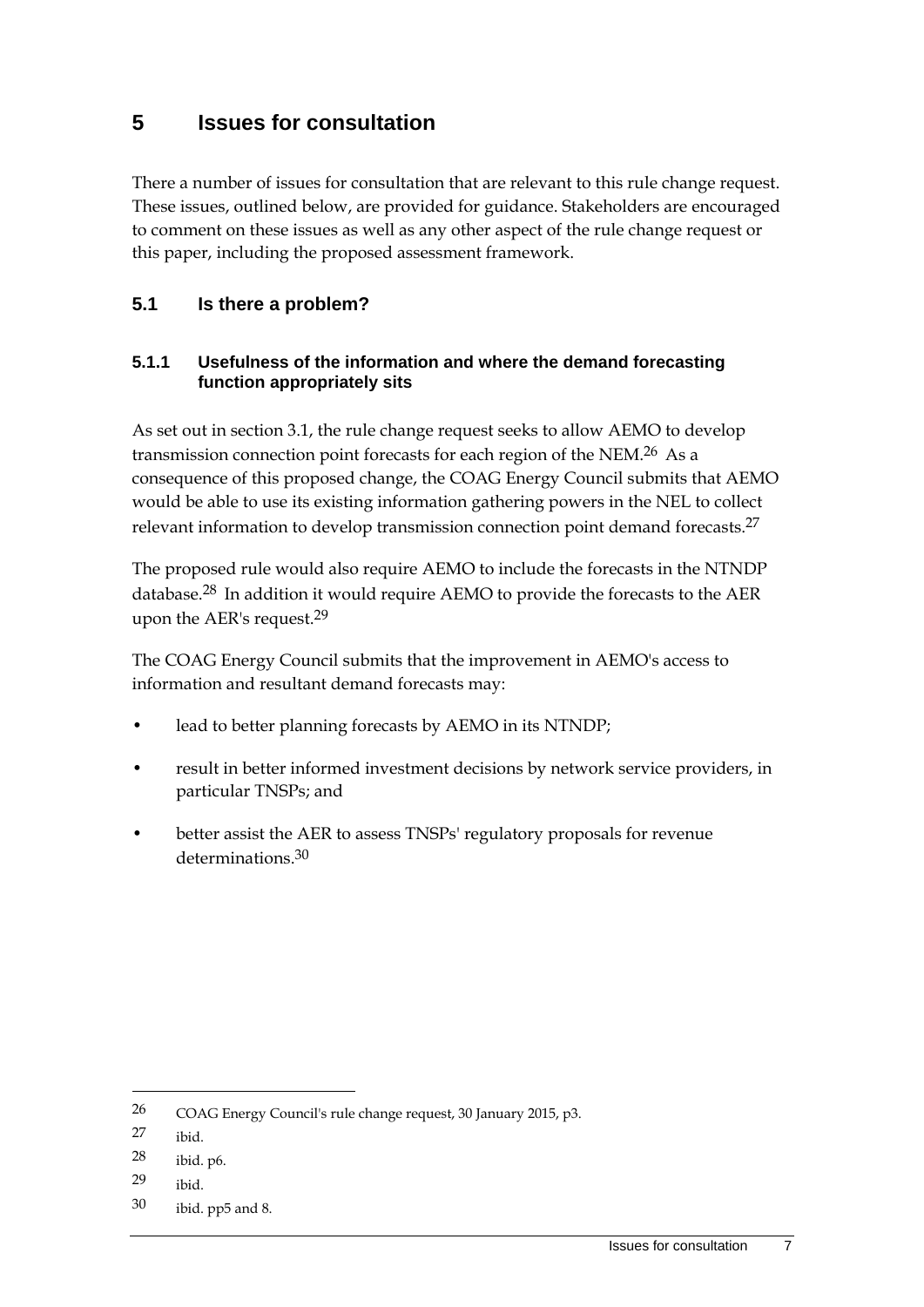#### **Question 1**

- **a) Will giving AEMO access to information to develop transmission connection point forecasts enable AEMO to produce improved transmission planning forecasts in the NTNDP?**
- **b) Will transmission connection point forecasts prepared by AEMO enable TNSPs to make better informed investment decisions?**
- **c) Will the demand forecasts assist the AER in assessing TNSPs' regulatory proposals?**

#### **Question 2**

- **a) Following on from question one, does the development of demand forecasts at the transmission connection point level appropriately sit within AEMO's national transmission planning function?**
- **b) Alternatively, should the AER develop these forecasts as part of its regulatory functions, should it consider them useful?**

#### **5.1.2 Can AEMO already collect the information?**

As set out in section 3.1, the rule change request seeks to allow AEMO to develop connection point forecasts for each region of the NEM at the transmission connection point level.31 As a consequence of this proposed change, the COAG Energy Council submits that AEMO would be able to use its existing information gathering powers in the NEL to collect relevant information to develop transmission connection point demand forecasts.32 If made, the proposed rule would also require the demand forecasts to be included in the NTNDP database.33

As noted in section 5.1.1, the COAG Energy Council considers that access to information to develop transmission connection point forecasts would enable AEMO to improve its transmission planning forecasts, in particular the NTNDP.<sup>34</sup> The development of the NTNDP and the associated NTNDP database are NTP functions in the NEL.35 This allows AEMO to collect information relevant to these functions using its information gathering powers under the NEL.36

Related to this, demand forecasts are included as one of the detailed requirements of the NTNDP and NTNDP database in the NER. Specifically, clause 5.20.3(c)(4) of the

32 ibid.

<sup>31</sup> COAG Energy Council's rule change request, 30 January 2015, p3.

<sup>33</sup> ibid. p6.

<sup>34</sup> ibid. p8.

<sup>35</sup> s. 49(2) of the NEL.

<sup>36</sup> Further information on AEMO's information gathering powers in the NEL is provided in Appendix A.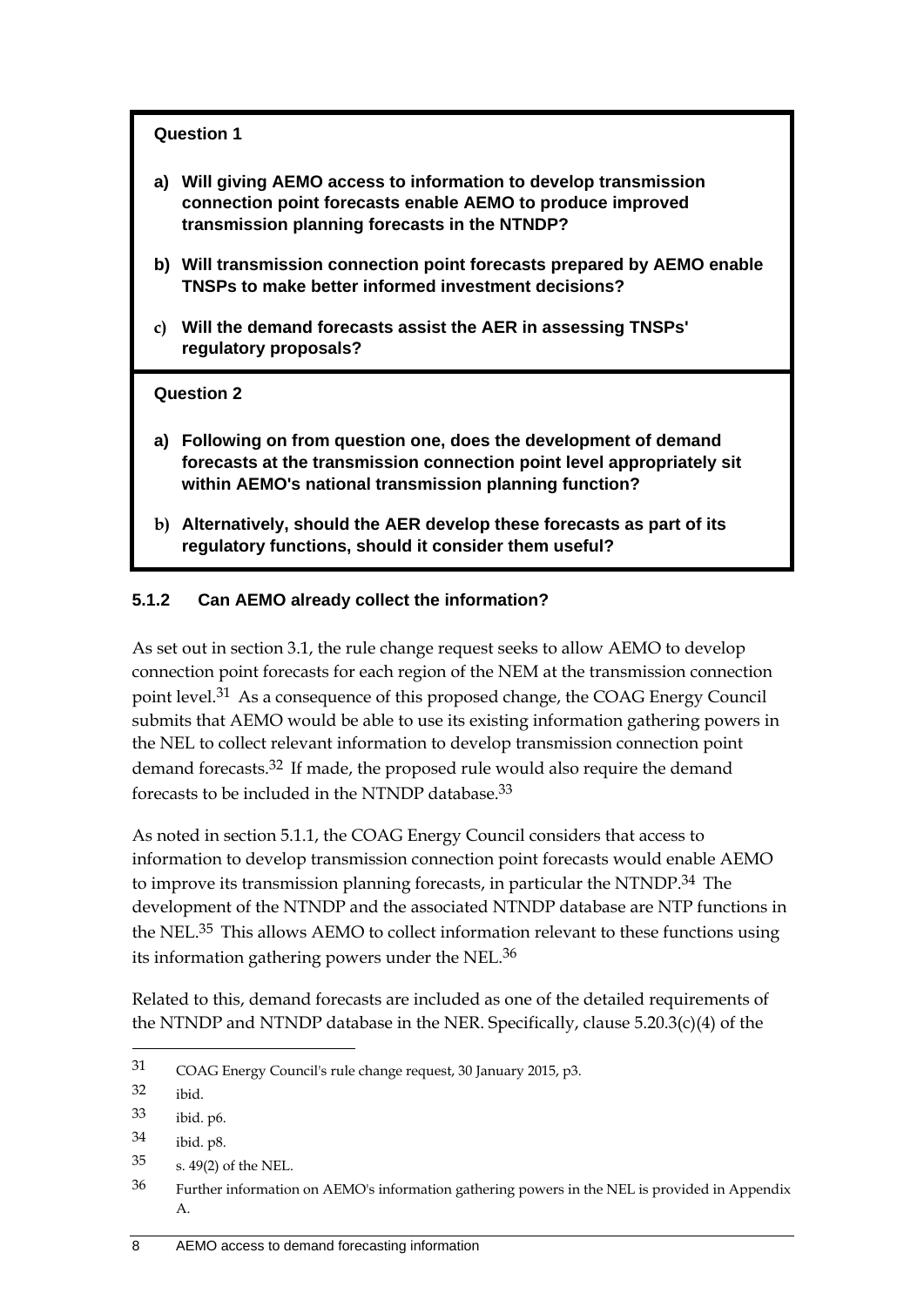NER currently provides that the NTNDP must identify a range of credible scenarios for the geographic pattern of the demand for, and supply of electricity for the planning horizon of the NTNDP. Clause 5.20.4(b)(6) requires an input into the NTNDP to be electricity demand forecasts.

Given that the NER requires demand forecasts to be part of the NTNDP and NTNDP database and these are existing NTP functions for AEMO under the NEL, it could be argued that AEMO is already able to collect information to develop transmission connection point forecasts. On this view, the proposed change to the NER may therefore not be required.

#### **Question 3 It is arguable that AEMO can already use its information gathering powers in the NEL to compel the relevant persons to provide information for transmission connection point forecasts. Should this be put beyond doubt in the NER?**

### **5.2 The level of connection point forecasting**

1

The objective of the rule change request is to allow AEMO to develop forecasts of electricity demand at the transmission connection point level. To implement this objective, proposed clause 5.20.6(a) of the proposed rule is drafted as follows:

"In its capacity as *National Transmission Planner*, *AEMO* may develop forecasts of electricity demand at a *regional* or *connection point* level."

Firstly, a connection point is a defined term in the NER and it has a broader meaning than a transmission connection point.<sup>37</sup> A more specific term may therefore be 'transmission-distribution connection point' as defined in clause 5.10.2 of the NER. This term is defined as:

"(a) subject to paragraph (b), the agreed point of supply established between a *transmission network* and a *distribution network*;

(b) in relation to the *declared transmission system* of an *adoptive jurisdiction*, the agreed point of supply between the transmission assets of the *declared transmission system operator* and a *distribution network*."

Secondly, the proposed rule also allows AEMO to develop demand forecasts at a 'regional level'.38

The rule change request intends to give AEMO the power to collect information to develop demand forecasts at the transmission connection point level. This would

<sup>37</sup> A connection point is defined in the NER as "The agreed point of *supply* established between *Network Service Provider(s)* and another *Registered Participant*, *Non-Registered Customer* or *franchise customer*".

<sup>38</sup> Currently there are five regions in the NEM: Queensland, New South Wales, Victoria, Tasmania and South Australia.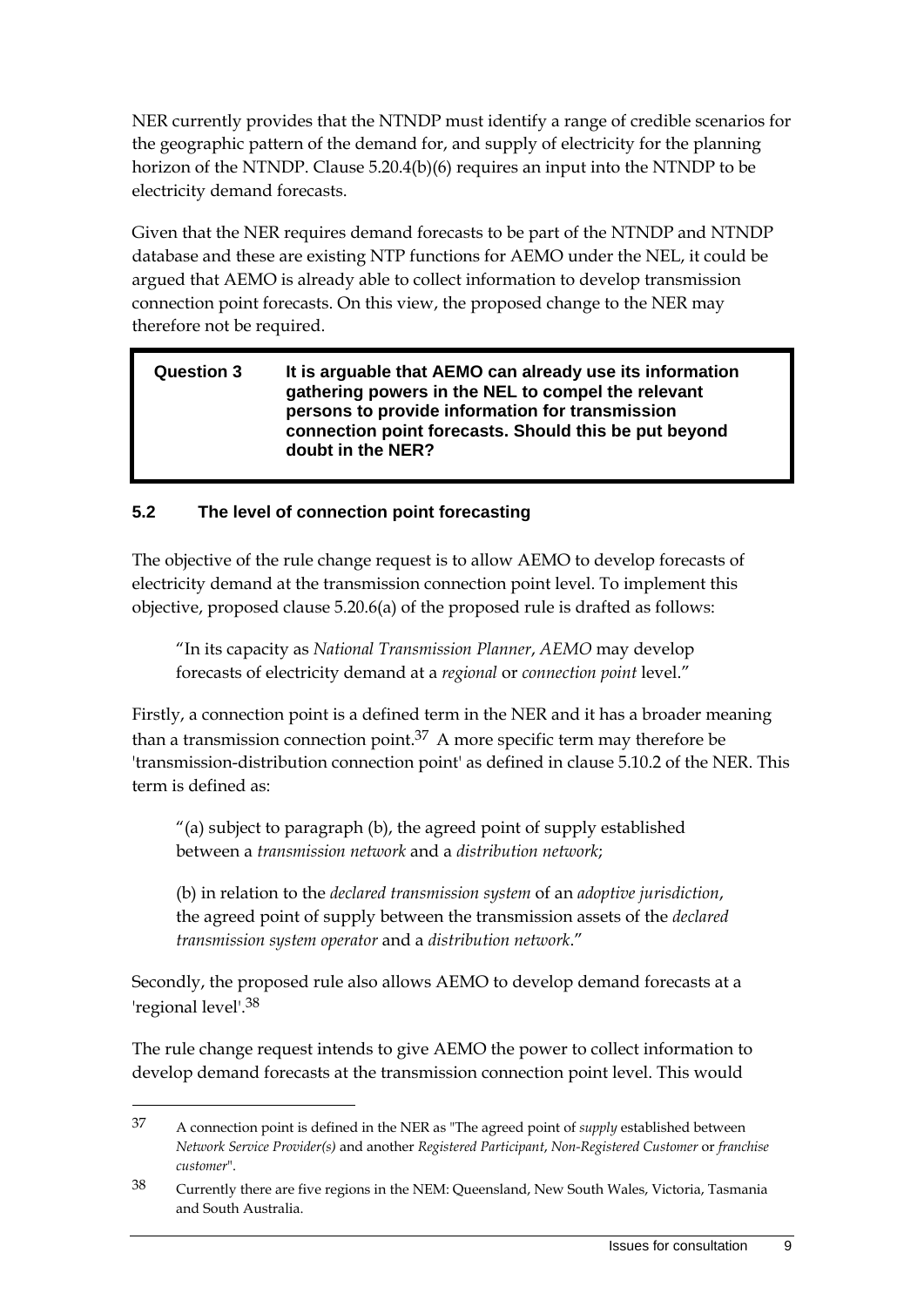subsequently enable AEMO to collect information to develop demand forecasts at the regional level given that regional level forecasts would be a consolidation of the transmission connection point forecasts. On this basis, it may not be essential include the proposed explicit reference to demand forecasts at the 'regional level' in any rule made although it may provide clarity to AEMO's functions.

#### **Question 4 As regional level demand forecast information is an aggregation of transmission connection point forecasts, should the NER also refer to regional demand forecasts as proposed?**

### **5.3 Development and provision of the demand forecasts to the AER**

As set out in section 3.1, under the proposed rule AEMO would be given a discretion to consult the AER in developing the transmission connection point forecasts.<sup>39</sup> AEMO would also be required to provide the forecasts to the AER if the AER requests them.40

However, there are a number of avenues currently in place for consultation and information sharing between the AER and AEMO. In particular:

- if implemented, the proposed rule would also require the demand forecasts to be publicly available in the NTNDP, subject to the confidentiality provisions in the NEL;
- the AER and AEMO have agreed to communicate and share information relating to their functions in a memorandum of understanding  $41$ ; and
- s. 54 of the NEL allows for the disclosure of protected information between the two organisations.

| <b>Question 5</b> | Should AEMO be given an express discretion to consult<br>with the AER on the transmission connection point<br>demand forecasts?        |
|-------------------|----------------------------------------------------------------------------------------------------------------------------------------|
| <b>Question 6</b> | Should AEMO be explicitly required to provide the AER<br>with the transmission connection point forecasts if the<br>AER requests them? |

### **5.4 The form of AEMO's information gathering powers**

As set out in section 3.1, the COAG Energy Council proposes to amend clause 5.20.5 of the NER to require network service providers to provide assistance AEMO reasonably requests in connection with the performance of its NTP functions. Currently this clause

<u>.</u>

<sup>39</sup> COAG Energy Council's rule change request, 30 January 2015, p5.

<sup>40</sup> ibid.

<sup>41</sup> Memorandum of understanding between AER and AEMO, June 2011.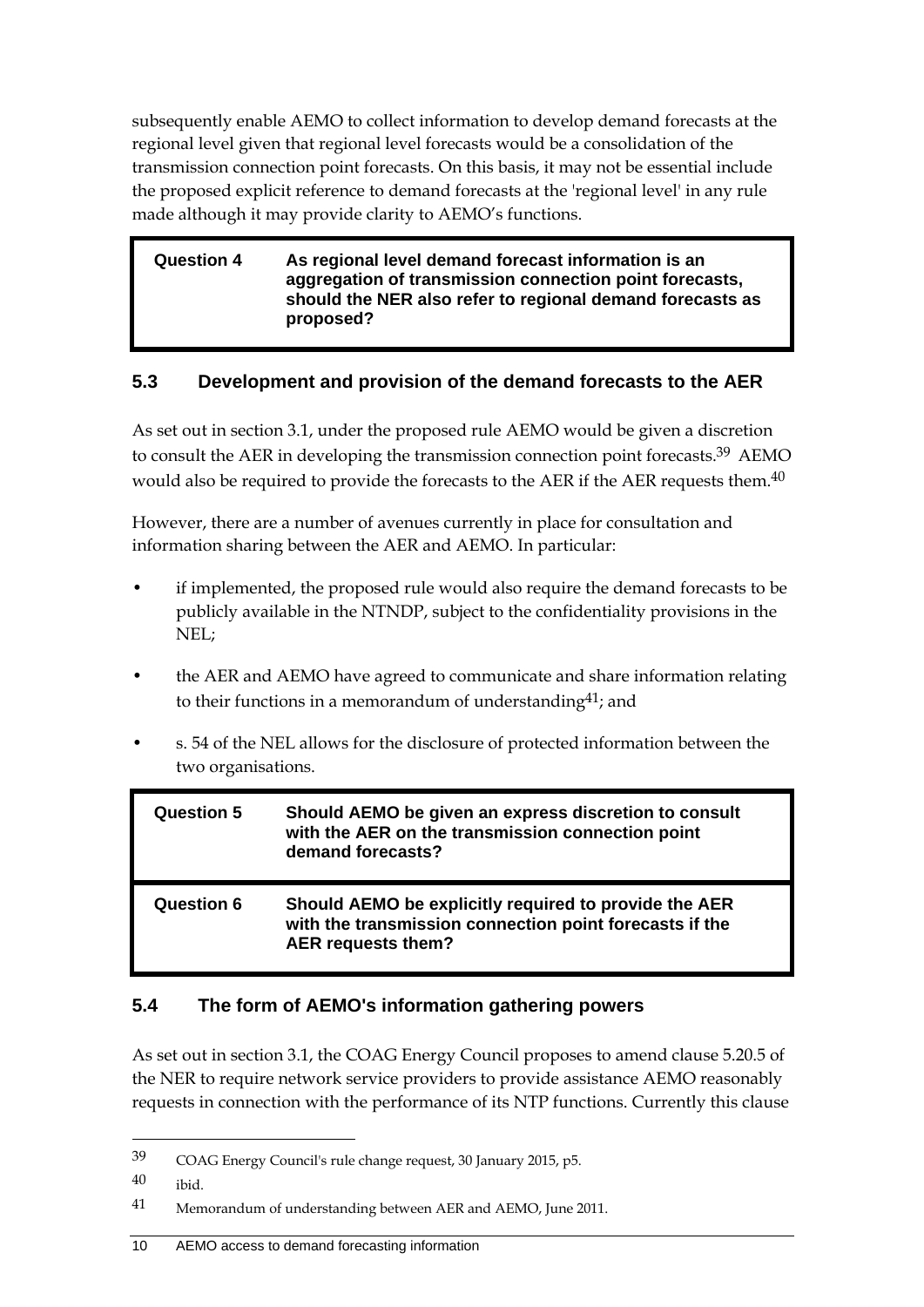only places an obligation on jurisdictional planning bodies to provide this assistance to AEMO.

In this way, the proposed amendments to this clause would extend the obligation in this clause to distribution network service providers and the transmission network owner in Victoria, currently AusNet Services. Other TNSPs are already caught by the current clause because of their roles as jurisdictional planners.

If this clause was amended as proposed by the COAG Energy Council, AEMO could seek to use this clause to seek information from network service providers for the purpose of developing demand forecasts at the transmission connection point level as an alternative to using its information gathering powers under the NEL as allowed for under the proposed rule. It is expected that most of the information to develop the transmission connection point forecasts will be sourced from distribution network service providers.

#### **Question 7 Should AEMO be given a rules based power to gather the information to develop the transmission connection point forecasts in addition to its information gathering powers under the NEL?**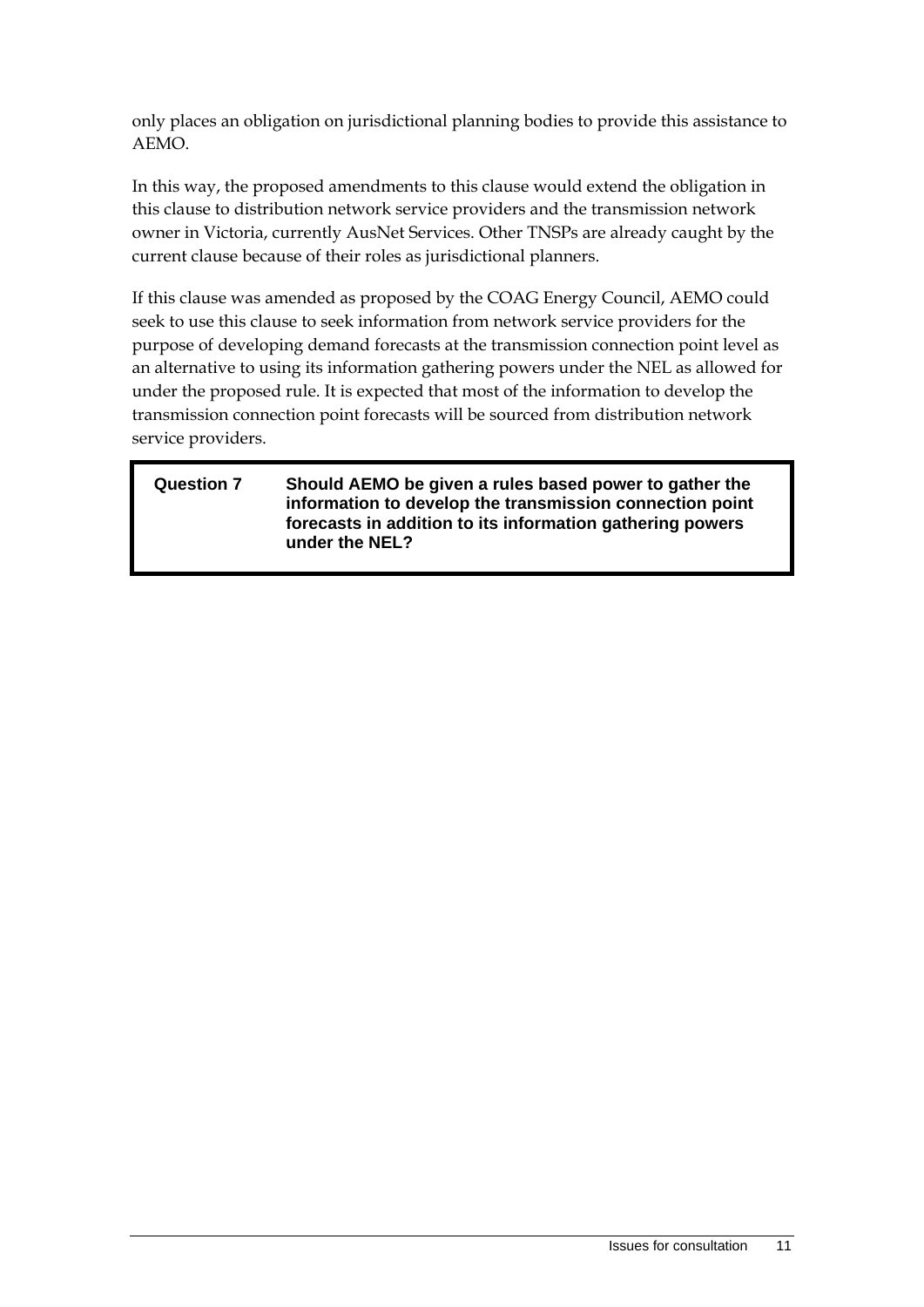# **6 Lodging submissions**

Submissions on the rule change request are to be lodged by 4 June 2015. Submissions are to be lodged online via the Commission's website, www.aemc.gov.au or by mail to:

Australian Energy Market Commission PO Box A2449 Sydney South NSW 1235

Or by fax to (02) 8296 7899.

Where practicable, submissions should be prepared in accordance with the Commission's guidelines for making written submissions on rule change requests.42 The Commission publishes all submissions on its website, subject to a claim of confidentiality.

All enquiries on this project should be addressed to Neil Howes on (02) 8296 7800.

<sup>42</sup> This guideline is available on the Commission's website.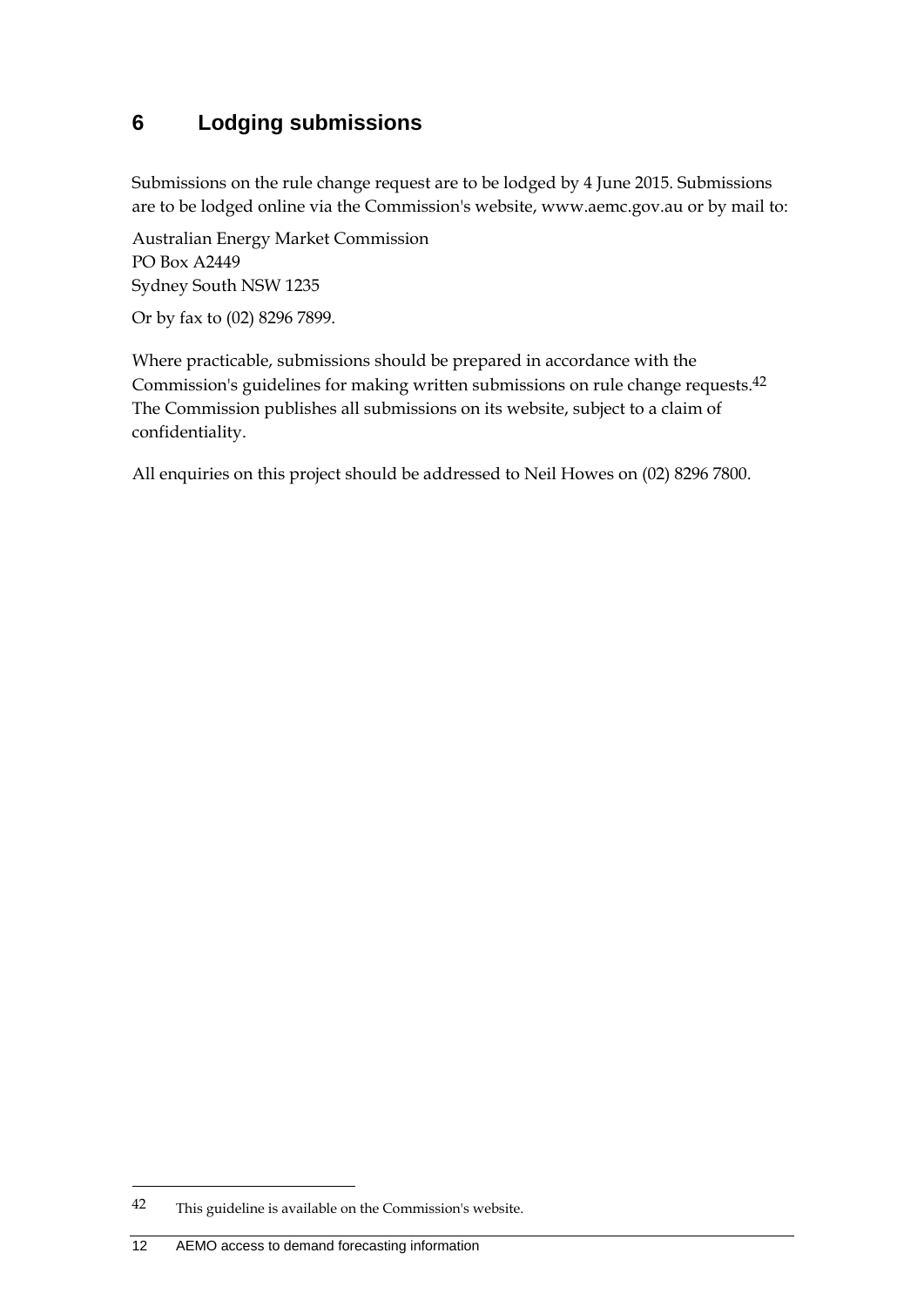# **Abbreviations**

| <b>AEMC</b>   | <b>Australian Energy Market Commission</b>                                            |
|---------------|---------------------------------------------------------------------------------------|
| <b>AEMO</b>   | Australian Energy Market Operator                                                     |
| AER           | Australian Energy Regulator                                                           |
| Commission    | See AEMC                                                                              |
| <b>NEL</b>    | National Electricity Law                                                              |
| <b>NEM</b>    | National Electricity Market                                                           |
| <b>NEO</b>    | National Electricity Objective                                                        |
| <b>NER</b>    | <b>National Electricity Rules</b>                                                     |
| <b>NTNDP</b>  | National Transmission Network Development Plan                                        |
| NTP functions | AEMO's National Transmission Planner functions<br>as described in s. 49(2) of the NEL |
| <b>SCER</b>   | Standing Council on Energy and Resources (now<br><b>COAG Energy Council)</b>          |
| <b>TNSP</b>   | <b>Transmission Network Service Provider</b>                                          |